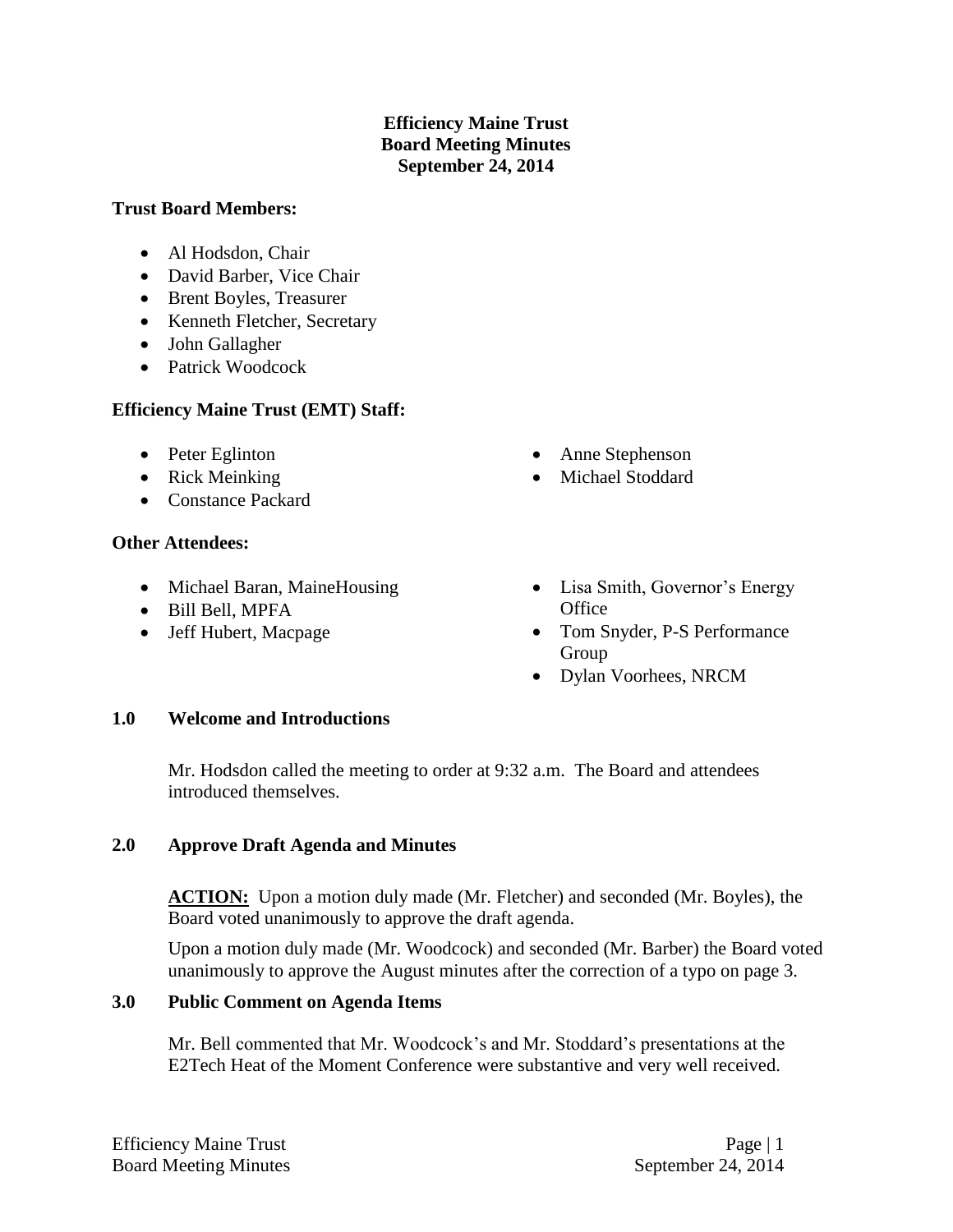Mr. Voorhees commented that the budget reflected a sound strategy for the long-term investment of efficiency funds and working towards stable growth in the efficiency industry. He added that stability and predictability in incentives and programs is critical for the marketplace.

# **4.0 Executive Director Report**

Mr. Stoddard began the Executive Director's report with "Awareness and Press" and described the great visibility the Small Business Initiative has achieved in Northern Maine. Mr. Stoddard also added that there is a new "virtual tour" of residential energy solutions on the Efficiency Maine website. Mr. Stoddard then updated the Board on Efficiency Maine's involvement in the Smart Grid Coordinator proceeding at the Public Utilities Commission.

Mr. Stoddard highlighted the Business Program which is currently investing in projects at double the rate that it was at this time last year. Mr. Stoddard added that the efforts over the past year to scale up the Program have been fruitful. The Large Customer program is on track to invest its entire budget; the Review Committee recently approved a number of projects. Mr. Woodcock added that Maine businesses will experience a significant increase in electrical costs this winter, especially those on time-of-use rates

Mr. Stoddard moved to Residential Programs and shared that the Staff is watching the HESP budget closely because the program is right on track to invest the full budget by the end of the fiscal year. The Program and industry have been successful in generating buzz around home energy projects and there was significant program through the summer. Mr. Woodcock suggested that the Staff share a memo on the stakeholder process and the industry input with the Board and industry participants. Mr. Woodcock noted that he recently heard an ad for a heating oil loan and suggested Staff consider hosting a forum for banks on lending for energy efficiency projects.

### **5.0 Reports**

### **a. Finance and Administration Committee**

# **i. ACCEPT FY2014 Audit**

Mr. Boyles reported that the Finance Committee was briefed on the audit on September 17 by Mr. Hubert and the Macpage team. Mr. Boyles continued that the audit had a very good outcome. Mr. Boyles added that audit reports are rarely so positive and congratulated Ms. Packard and the Finance team for their efforts. Mr. Hubert added that Efficiency Maine has transformed a number of internal controls and processes to achieve a high level of performance and observed that the only task remaining is to fine tune this work.

ACTION: Upon a motion duly made (Mr. Boyles) and seconded (Mr. Woodcock) the Board accept the Financial Report of Efficiency Maine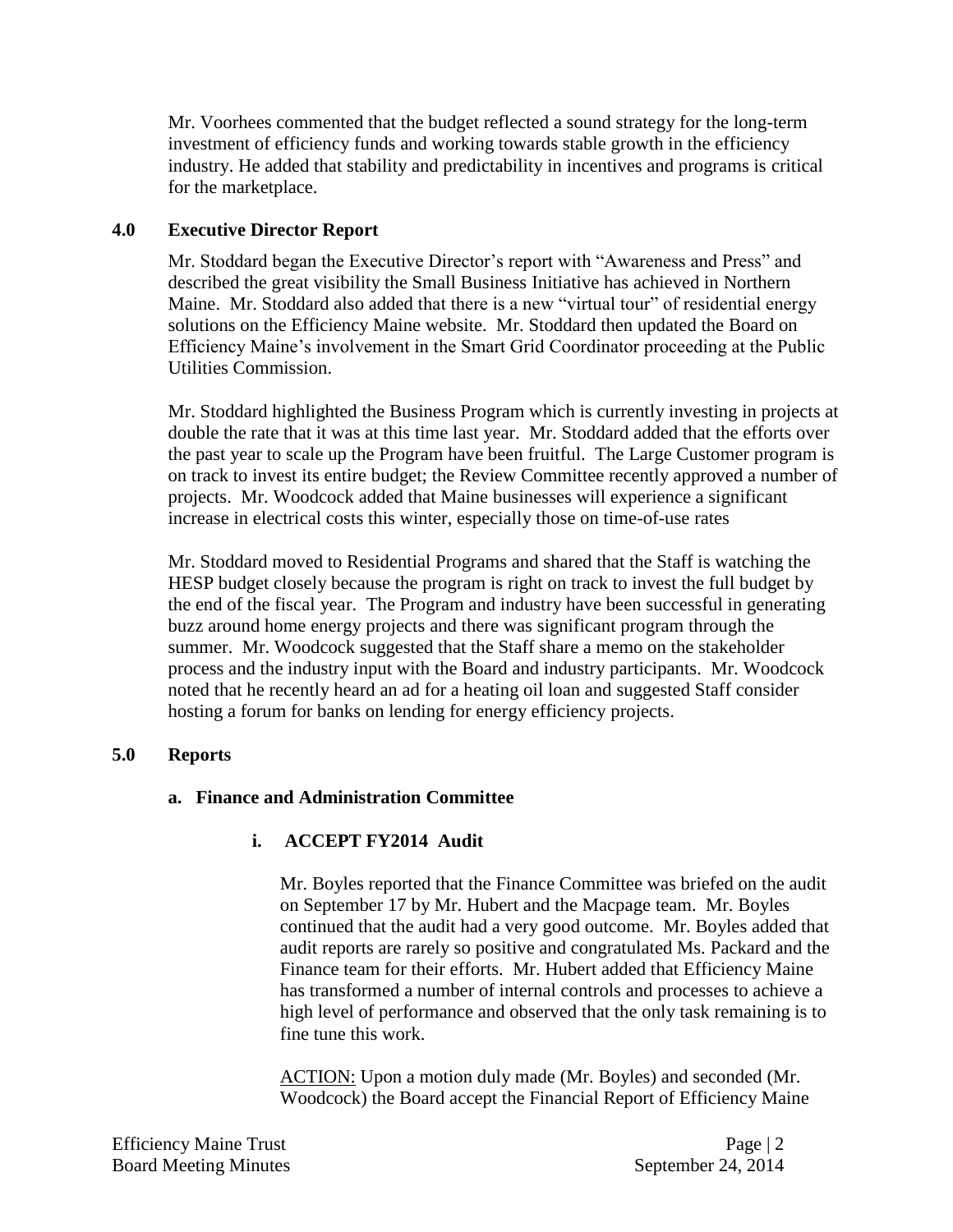Trust performed by Macpage for the fiscal year ending June 30, 2014 and the Single Audit Report of Macpage for internal control over financial reporting and on compliance and other matters during the same period.

#### **ii. APPROVE Budget Adjustments**

Mr. Boyles directed the Board's attention to a September 17 memo from Ms. Packard on proposed FY15 Budget Amendments. Mr. Boyles summarized the budget adjustments outlined in the memo. Mr. Stoddard added that the budgets were rolling forward within programs with the exception of the Multifamily Program. Mr. Woodcock asked which Programs were being funded with \$8.6 million in RGGI funds. Mr. Stoddard answered HESP, Low Income and Maine Advance Building. Mr. Woodcock expressed his concern that it was a significant carryforward and asked that the Board be apprised of any Programs that will not be able to invest the funds during this fiscal year. Mr. Stoddard agreed to keep the Board apprised and added that the Programs were currently on track to invest the funds this fiscal year with the exception of those Programs that fund projects with long development times such as new construction and large customer projects. Those programs may have the funds encumbered but not invested.

Mr. Fletcher asked if the budget adjustment reflected the recent Maine Yankee settlement payment. Ms. Packard replied that the Phase I settlement payments have been directed to the FY15 budget and the Phase II settlement payments have been set aside for the FY 16 budget in order to reduce the MACE procurement request that the PUC will need to issue to replace the repealed system benefit charge (SBC). Mr. Stoddard added that FY16 will be the first year that the PUC will collect the Recommended MACE amount as ordered in the PUC's 2013 approval of the Second Triennial Plan.

ACTION: Upon a motion duly made (Mr. Boyles) and seconded (Mr. Gallagher) the Board moved to approve the Budget amendments outlined in the 9/24/14 revised budget spreadsheet.

#### **(b) Program Committee**

#### **i. REVIEW and Provide Input on MaineHousing's 2015 Weatherization Assistance Plan**

Mr. Baran briefed the Board on MaineHousing's Department of Energy State Plan including funding allocation, quality work plan requirement, QA/QC Inspector training, and new DOE work standards. Mr. Baran facilitated a discussion with the Board on weatherization work done by the CAPs, DOE regulations, and the current program collaboration between